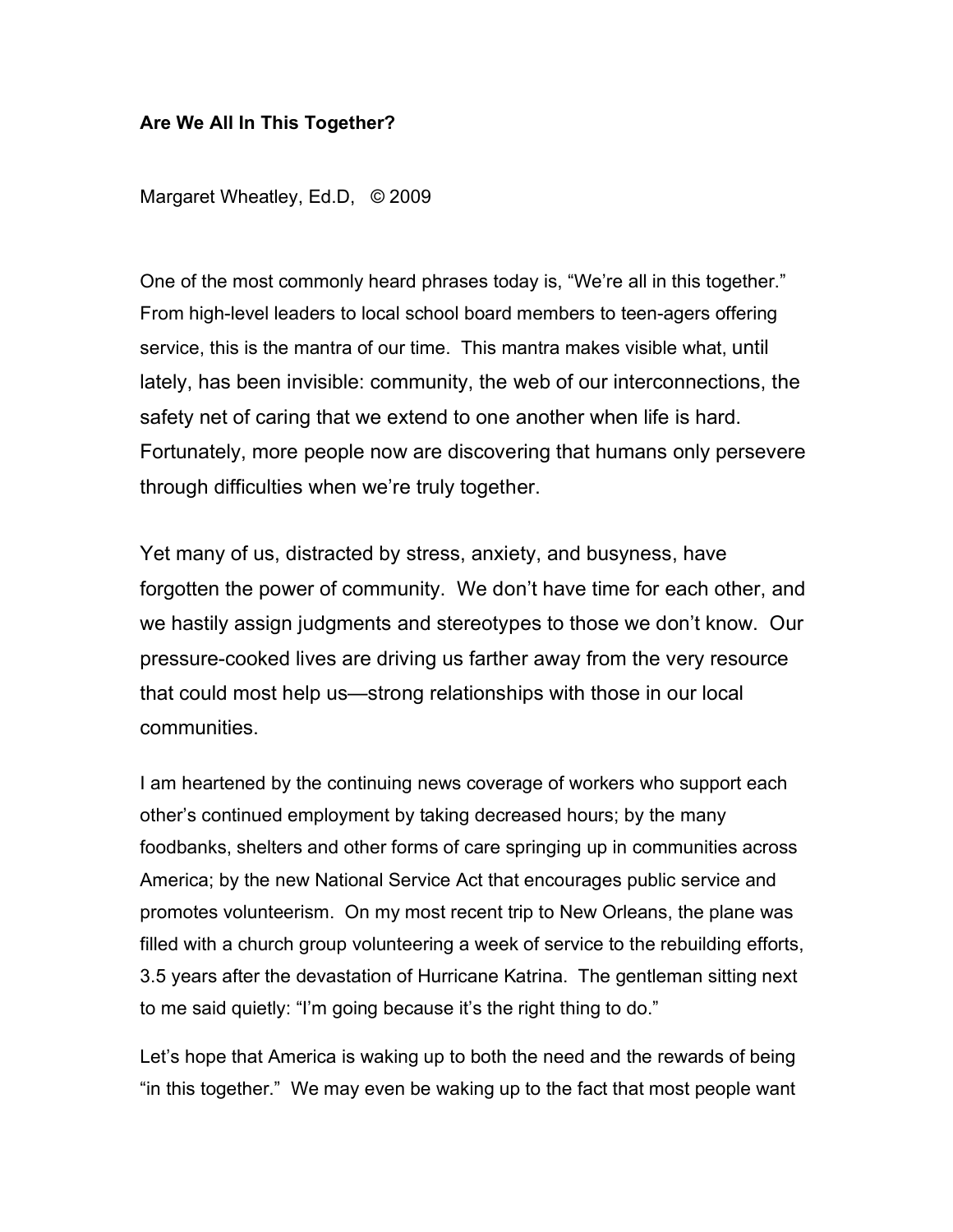to help others, want to be generous, and care a great deal about the welfare of neighbors and strangers. We *can* rely on human goodness .

These are the first signs of a major turning in the United States—turning toward one another to discover what we might create together, how we might help each other, how we might console and strengthen one another. I, with many goodhearted colleagues, have been working deeply in Third World communities for many years. These communities in many different cultures have taught us that, in spite of the worst external circumstances—war, famine, abuse, societal collapse, ecological devastation—human beings can get through anything as long as we're together.

America needs to learn this undeniable truth of human experience. No matter what's going on around us, if we truly believe that we're in this together, and we work hard to be there for one another, we can make it through.

Yet there's a long journey ahead, and to make it through, we must give up our love of self and individualism and truly embrace community. Here are a few questions about the behaviors that need to change:

- Can we get over ourselves? Can we stop focusing on our private needs and open to the greater good, to what will benefit many?
- Can we realize that in this intertwined world, if the least among us benefit, we all benefit? If they suffer, we suffer.
- Can we let go of our need to blame, to judge, to scapegoat—all the thoughtless and hasty ways we separate from each other?
- Can we shift away from self-interest and self-protection? And do this everywhere—at work, at home, in public meetings?
- Can we give up fear and exchange it for generosity?

This is the experiment going on in America. Nobody knows the outcome. But we each need to make a choice, and it's our choices that will determine the